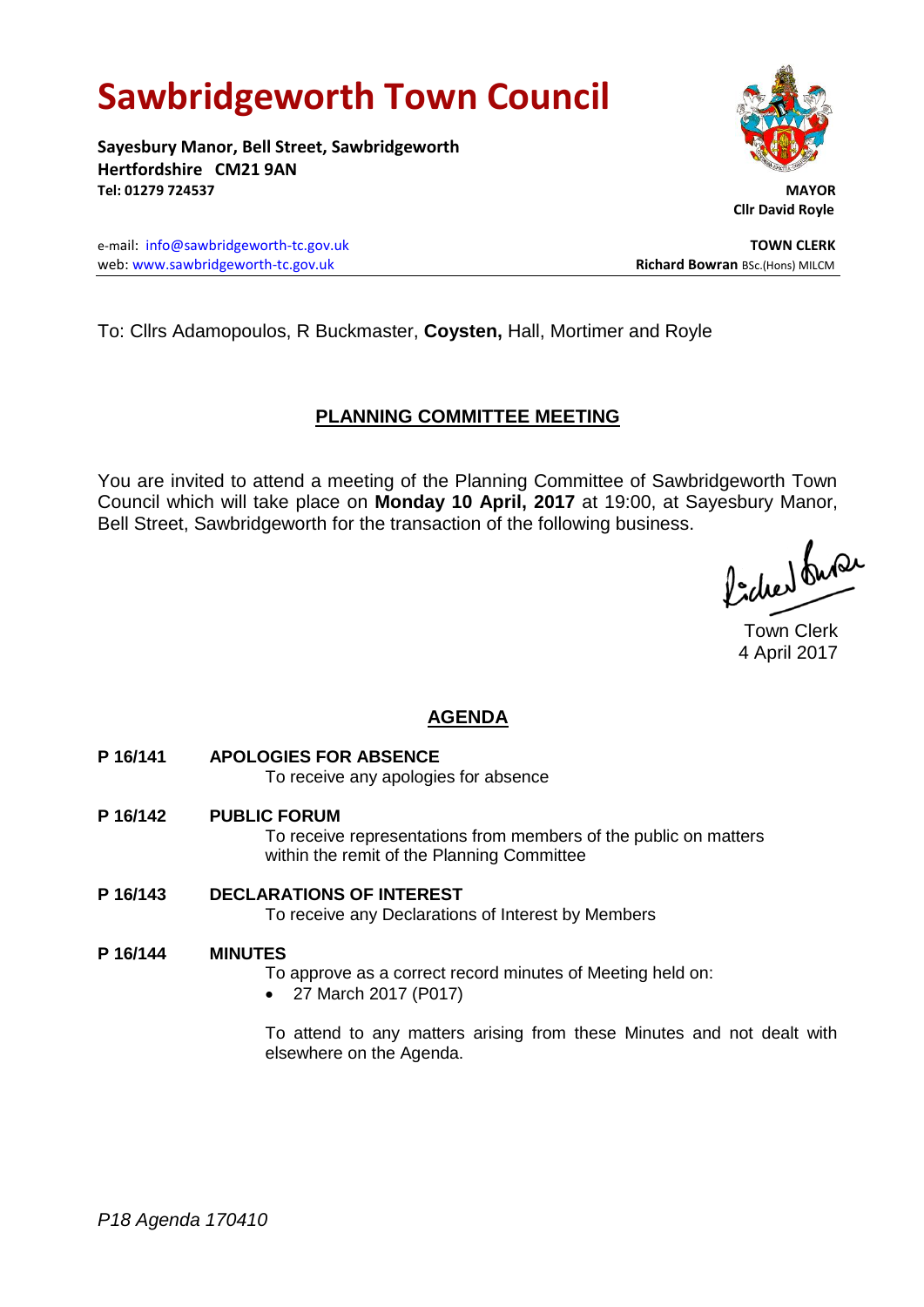#### **P 16/145 PLANNING APPLICATIONS RECEIVED FROM EHDC**

To consider Planning Applications received from EHDC since the last meeting of the Planning Committee

None received

#### **P 16/146 LATE PLANNING APPLICATIONS**

To deal with Planning Applications received from EHDC following the Publication of this Agenda and received before 7 April 2017

### **P 16/147 PLANNING DECISIONS MADE BY EHDC**

To receive Planning Decisions from EHDC

#### **3/17/0181/FUL**

[Part change of use of office to shop with 1no dwelling](https://publicaccess.eastherts.gov.uk/online-applications/applicationDetails.do?activeTab=summary&keyVal=OKC2D5GL00700)

**Applicant: Titan Management**

#### *STC Comment: No objection*

*EHDC Decision: Refused -* "The proposal would result in the loss of a site which is currently in economic use and insufficient information has been submitted to show that the building cannot be retained wholly for employment purposes"

**\_\_\_\_\_\_\_\_\_\_\_\_\_\_\_\_\_\_\_\_\_\_\_\_\_\_\_\_\_\_\_\_\_\_\_\_\_\_\_\_\_\_\_\_\_\_\_\_\_\_\_\_\_\_\_\_\_\_\_\_\_\_\_\_\_\_**

**\_\_\_\_\_\_\_\_\_\_\_\_\_\_\_\_\_\_\_\_\_\_\_\_\_\_\_\_\_\_\_\_\_\_\_\_\_\_\_\_\_\_\_\_\_\_\_\_\_\_\_\_\_\_\_\_\_\_\_\_\_\_\_\_\_\_**

**\_\_\_\_\_\_\_\_\_\_\_\_\_\_\_\_\_\_\_\_\_\_\_\_\_\_\_\_\_\_\_\_\_\_\_\_\_\_\_\_\_\_\_\_\_\_\_\_\_\_\_\_\_\_\_\_\_\_\_\_\_\_\_\_\_\_**

#### **3/17/0229/HH**

[Single storey side/rear extension](https://publicaccess.eastherts.gov.uk/online-applications/applicationDetails.do?activeTab=summary&keyVal=OKLM8DGL00X00)

**Applicant: Mr I Barnard** *STC Comment: No objection EHDC Decision: Granted* 

## **3/17/0231/HH**

**[Attached Garage](https://publicaccess.eastherts.gov.uk/online-applications/applicationDetails.do?activeTab=summary&keyVal=OKLOKCGLN3T00) Applicant: Mr Paul Miller** *STC Comment: No objection EHDC Decision: Refused – Contrary to policies ENV1, ENV5 & ENV6*

#### **3/17/0252/FUL**

[Alterations to the existing surgery building and a new build two storey extension. Works](https://publicaccess.eastherts.gov.uk/online-applications/applicationDetails.do?activeTab=summary&keyVal=OKP2WEGLN4V00)  [include the reconfiguration of the existing internal layout, alterations](https://publicaccess.eastherts.gov.uk/online-applications/applicationDetails.do?activeTab=summary&keyVal=OKP2WEGLN4V00) to windows and doors, [reorganisation of the site boundary, works of hard landscape](https://publicaccess.eastherts.gov.uk/online-applications/applicationDetails.do?activeTab=summary&keyVal=OKP2WEGLN4V00) and reconfiguration of the [existing car park](https://publicaccess.eastherts.gov.uk/online-applications/applicationDetails.do?activeTab=summary&keyVal=OKP2WEGLN4V00) **Applicant: Central Surgery**

**\_\_\_\_\_\_\_\_\_\_\_\_\_\_\_\_\_\_\_\_\_\_\_\_\_\_\_\_\_\_\_\_\_\_\_\_\_\_\_\_\_\_\_\_\_\_\_\_\_\_\_\_\_\_\_\_\_\_\_\_\_\_\_\_\_\_**

*STC Comment: No objection EHDC Decision: Granted* **\_\_\_\_\_\_\_\_\_\_\_\_\_\_\_\_\_\_\_\_\_\_\_\_\_\_\_\_\_\_\_\_\_\_\_\_\_\_\_\_\_\_\_\_\_\_\_\_\_\_\_\_\_\_\_\_\_\_\_\_\_\_\_\_\_\_**